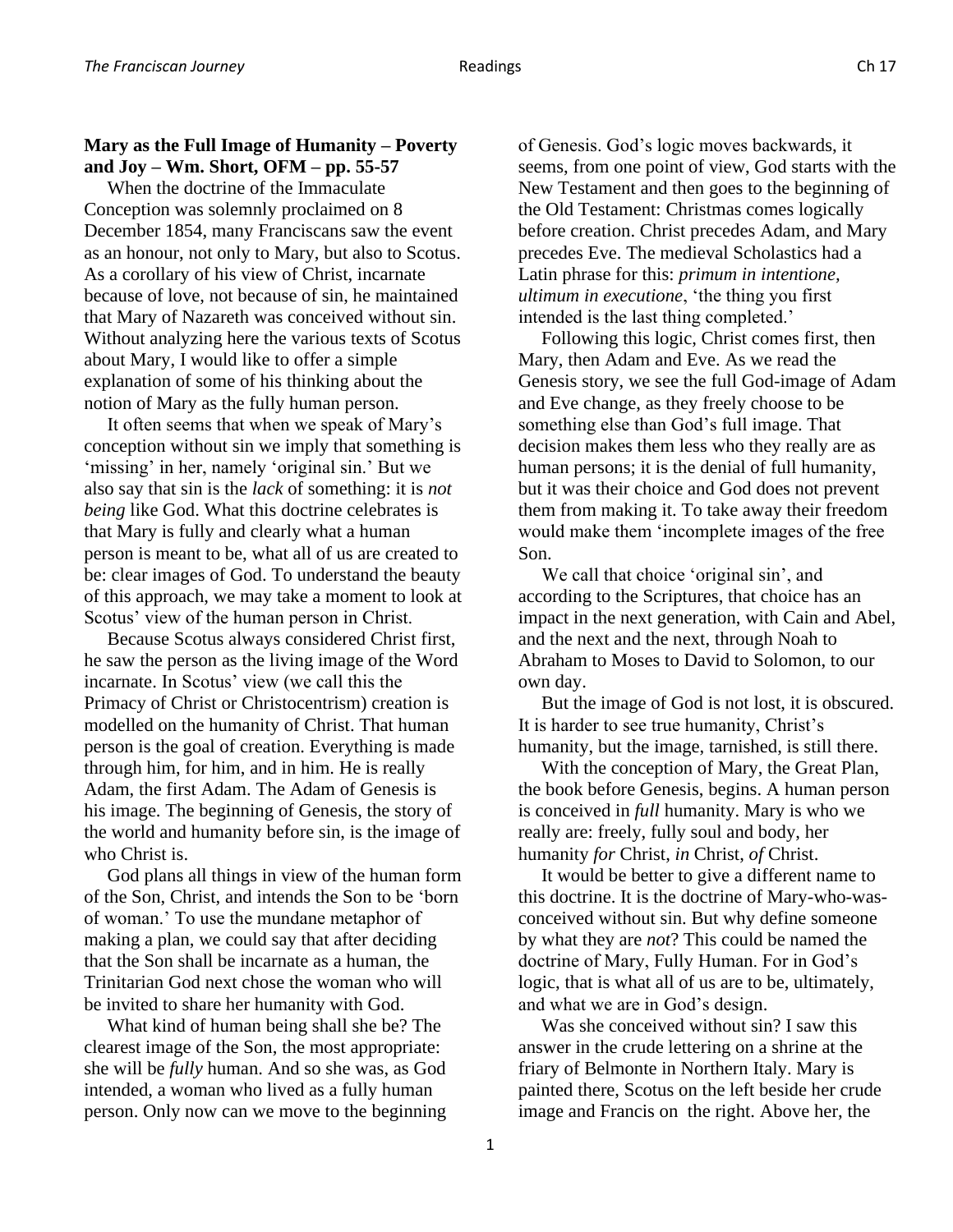words badly lettered, is the Scotist's explanation of God's reasons – *Potuit, Decuit, ergo Fecit*: it could be done, it should be done, so God did it.' A traditional hymn, sung on Saturday evenings in

> *Tu, Gloria Ierusalem!* You, glory of Jerusalem! *Tu, laetitia Israel!* You, Israel's joy! *Tu, honorificentia populi nostri!* You, our people's pride! *Tu, advocata peccatorum!* You, the sinners' advocate! *Oh, Maria! Oh, Maria!* Oh, Mary! Oh, Mary! *Virgo prudentissima,* Wise virgin, *Mater clementissima,* Merciful mother, *Ora pro nobis,* Pray for us, *Intercede pro nobis,* **Intercede for us,**

# **The Cult of the Blessed Virgin Mary in the Church – Dogmatic Constitution on the Church –** *Lumen Gentium* **– ¶ 66 & 67**

66. Placed by the grace of God, as God's Mother, next to her Son, and exalted above all angels and men, Mary intervened in the mysteries of Christ and is justly honored by a special cult in the Church. Clearly from earliest times the Blessed Virgin is honored under the title of Mother of God, under whose protection the faithful took refuge in all their dangers and necessities.(21\*) Hence after the Synod of Ephesus the cult of the people of God toward Mary wonderfully increased in veneration and love, in invocation and imitation, according to her own prophetic words: "All generations shall call me blessed, because He that is mighty hath done great things to me".(301) This cult, as it always existed, although it is altogether singular, differs essentially from the cult of adoration which is offered to the Incarnate Word, as well to the Father and the Holy Spirit, and it is most favorable to it.

The various forms of piety toward the Mother of God, which the Church within the limits of

Franciscan houses around the world, has brought this Scotistic message home over the centuries:

*Tota pulchra es, Maria* Mary, you are the most beautiful *et macula originalis Non est in te.* No stain from the beginning is in you. Ad Dominum Jesum Christum. **With the Lord, Jesus Christ.** 

> sound and orthodox doctrine, according to the conditions of time and place, and the nature and ingenuity of the faithful has approved, bring it about that while the Mother is honored, the Son, through whom all things have their being (302) and in whom it has pleased the Father that all fullness should dwell,(303) is rightly known, loved and glorified and that all His commands are observed.

67. This most Holy Synod deliberately teaches this Catholic doctrine and at the same time admonishes all the sons of the Church that the cult, especially the liturgical cult, of the Blessed Virgin, be generously fostered, and the practices and exercises of piety, recommended by the magisterium of the Church toward her in the course of centuries be made of great moment, and those decrees, which have been given in the early days regarding the cult of images of Christ, the Blessed Virgin and the saints, be religiously observed.(22\*) But it exhorts theologians and preachers of the divine word to abstain zealously both from all gross exaggerations as well as from petty narrowmindedness in considering the singular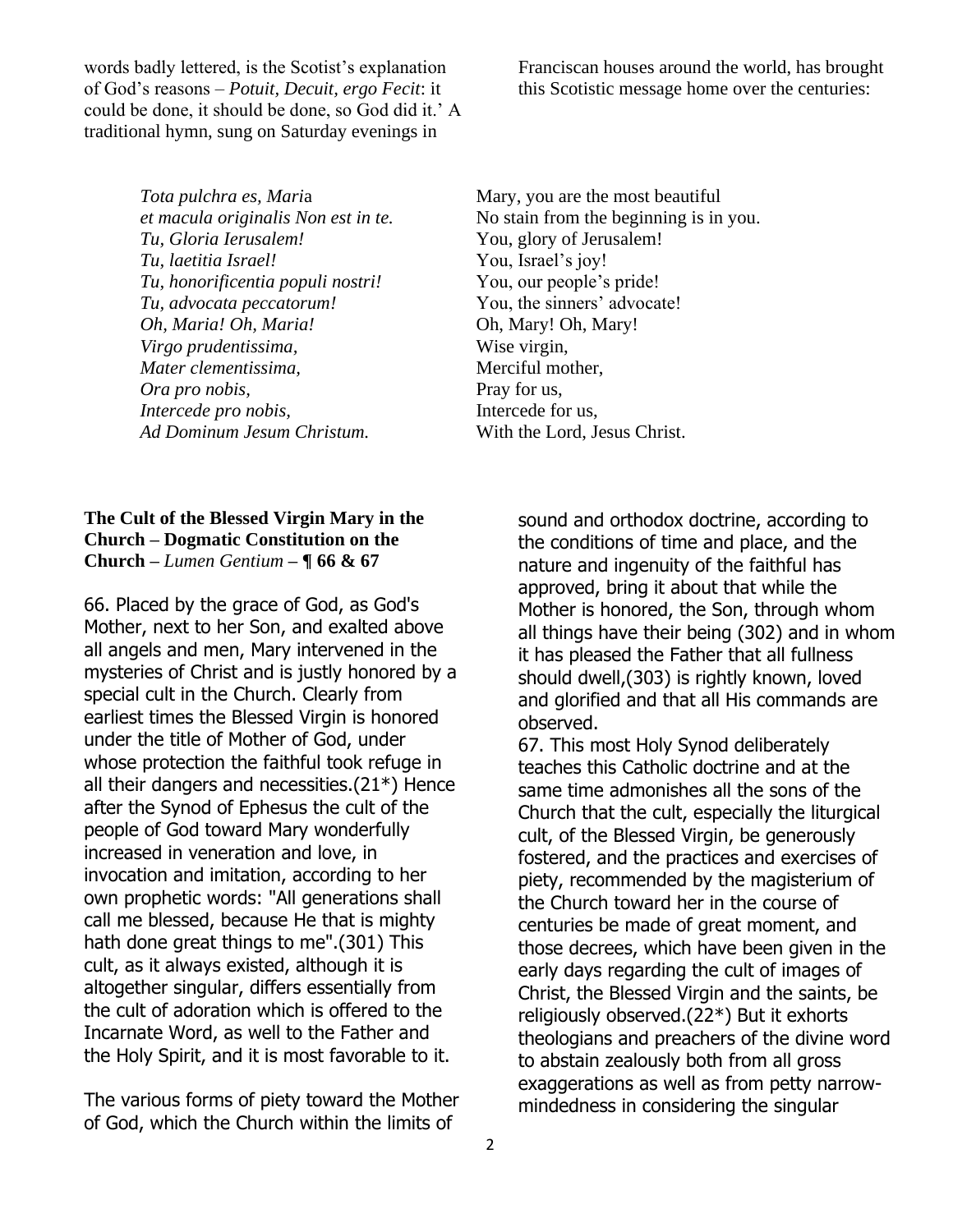dignity of the Mother of God.(23\*) Following the study of Sacred Scripture, the Holy Fathers, the doctors and liturgy of the Church, and under the guidance of the Church's magisterium, let them rightly illustrate the duties and privileges of the Blessed Virgin which always look to Christ, the source of all truth, sanctity and piety. Let them assiduously keep away from whatever, either by word or deed, could lead

separated brethren or any other into error regarding the true doctrine of the Church. Let the faithful remember moreover that true devotion consists neither in sterile or transitory affection, nor in a certain vain credulity, but proceeds from true faith, by which we are led to know the excellence of the Mother of God, and we are moved to a filial love toward our mother and to the imitation of her virtues.

# **God's Plan for Mary - etc. –- US Catholic Catechism for Adults –- pp. 143-148**

<https://www.usccb.org/sites/default/files/flipbooks/uscca/index.html#170>

# **GOD'S PLAN FOR MARY**

The Second Vatican Council reminds us that Mary is a member of the Church who "occupies a place in the Church which is the highest after Christ and also closest to us" (LG, no. 54). She is the first and the greatest of all the disciples of Christ.

When the Gospel of St. Luke (1:26-38) narrates God's call to Mary, the Virgin of Nazareth, to be the Mother of the Savior, his Son, from all eternity, she consents to this call with profound faith and trust. Thus, she "gave to the world the Life that renews all things, and who was enriched by God with gifts appropriate to such a role" (LG, no. 56).

## **"BLESSED ARE YOU AMONG WOMEN"**

An essential part of God's plan for the mother of his Son was that she be conceived free from Original Sin. "Through the centuries the Church became ever more aware that Mary, 'full of grace' through God, was redeemed from the moment of her conception" (CCC, no. 491).

In anticipation that she was to bear the Son of God, Mary was preserved from the time of her conception from Original Sin. We call this the Immaculate Conception. No sin would touch her, so that she would be a fitting and worthy vessel of the Son of God. The Immaculate Conception does not refer to the virginal conception and birth of Christ, but rather to Mary's being conceived without inheriting Original Sin.

In the course of time, the doctrine of the Immaculate Conception became more precisely enunciated, as its truth—long supported by the universal popular devotion of the faithful—was better understood by deepening theological inquiry. In 1854, Pope Pius IX proclaimed this dogma infallibly: that is, in his role as supreme teacher of the Church, he declared that this doctrine is divinely revealed and must be accepted with faith by the entire Church.

It is also the faith of the Church that Mary is to be called the "Mother of God." "The One whom she conceived as man by the power of the Holy Spirit, who truly became her Son according to the flesh, was none other than the Father's eternal Son, the second person of the Holy Trinity. Hence, the Church confesses that Mary is truly the 'Mother of God'" (CCC, no. 495, citing Council of Ephesus: DS 251). In the Eastern Churches Mary is honored by use of the Greek expression *Theotokos* or "Birth-giver of God" (sometimes translated as "God-Bearer").

The Holy Spirit's power made possible the conception of Jesus in Mary's womb. There was no human father. The Gospels clearly present the virginal conception of Jesus as a divine work (cf. Mt 1:18-25; Lk 1:26-38).

Mary was always a virgin, both in conceiving Jesus, giving birth to him, and remaining virgin ever after. God granted her this privilege to emphasize that this was a unique moment in history—the birth of Jesus who is the Son of God and the Son of Mary. The liturgy of the Church speaks of Mary as "ever virgin." In the early Church some denied this, arguing that the Gospels speak of the brothers and sisters of Jesus, and thus maintained that Mary did not remain a virgin after the birth of Jesus. But already in the fourth century, theologians pointed out that the Greek word for brother used in the New Testament can refer also to cousin. A second explanation was that these brothers and sisters were children of Joseph by a previous marriage. However, it is the constant teaching of the Church that Mary remained a virgin even after the birth of Jesus. In her virginity, Mary lived a life dedicated exclusively to her Son and his mission. Her example has been followed by some of Christ's disciples who have lived lives of consecrated virginity and celibacy from apostolic times to the present.

In the mystery of her Assumption, Mary experiences immediately what we all will experience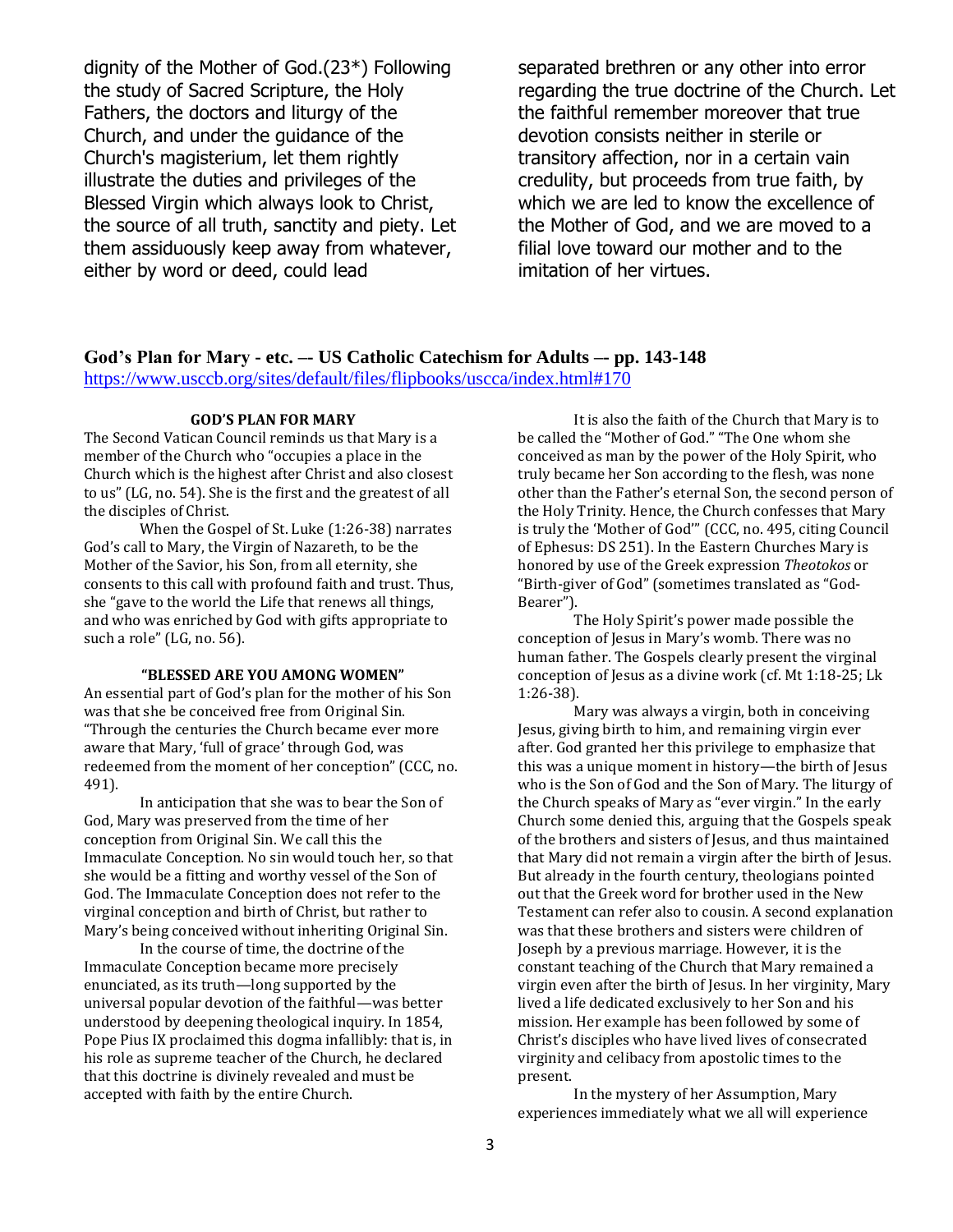eventually, a bodily resurrection like Christ's own. "The Immaculate Virgin . . . when the course of her earthly life was finished, was taken up body and soul into heavenly glory, and exalted by the Lord as Queen over all things, so that she might be more fully conformed to her Son, the Lord of lords and conqueror of death" (CCC, no. 966, citing LG, no. 59).

Finally, in Mary we behold what the Church is already like during her pilgrimage of faith—and what the Church will become at the end of the journey. "Mary figured profoundly in the history of salvation and in a certain way unites and mirrors within herself the central truths of the faith" (LG, no. 65).

# **MARY AS MOTHER OF THE CHURCH**

At the beginning of the third session of the Second Vatican Council, Pope Paul VI announced that Mary would be honored under the title "Mother of the Church."

From Christ's conception until his death, Mary was united to her Son in his work of salvation. From the Cross, Jesus entrusted his beloved disciple to Mary, telling him to see her as his own mother (Jn 19:27). When the Apostles and disciples gathered to pray after the Ascension of Jesus, Mary was with them praying for the coming of the Holy Spirit. Mary continues to pray before God for the Church and all humanity.

Like Mary, the Church has a maternal role, giving birth to people in Christ. The Church can never cease to look at Mary, who gave birth to Jesus Christ. The Church contemplates Mary's motherhood in order to fulfill her own calling to be mother of the members of Christ's Mystical Body, the Church. Also like Mary, the Church is virginal. The description of the Church as virginal is used here in the spiritual sense of the undivided heart and of fidelity in its most luminous form. God calls all the members of the Church to fidelity to the union with him begun at Baptism and continued in the other Sacraments.

#### **MARY'S MATERNAL INTERCESSION**

In our culture, there can be a discomfort with praying for Mary's intercession on our behalf. This seems to be a mediating role that crosses a line set out in the First Letter to Timothy: "For there is one God. / There is also one mediator between God and the human race, / Christ Jesus, himself human / who gave himself as a ransom for all" (1 Tm 2:5). So Jesus Christ is the one and only mediator. Jesus alone is the Savior.

But this does not deny the possibility that Christ would permit others to share in his mediating role. Here on earth we routinely ask others for prayers. Instinctively, we turn to holy people for their prayers because they seem nearer to God. Why would we stop asking saints for their prayers after they die? If we believe they are in heaven, would not their prayers be even more effective?

From the earliest times, Christians have sought Mary's prayers and help. There has been the basic sense on the part of the Church that Mary continues in heaven to be concerned for the growth of all members of the Church into holiness and an intimate relationship with her Son. *(John 2:5 Do whatever he tells you.)*

#### **FROM THE CATECHISM**

# **1. What is the role of Mary's faith in the plan of salvation?**

The Virgin Mary "freely cooperat[ed] in the work of man's salvation through faith and obedience" (LG, no. 56). She uttered her yes "in the name of all human nature" (St. Thomas Aquinas, *Summa Theologiae*, III, 30, 1). By her obedience she became the new Eve, the mother of all the living. (CCC, no. 511)

## **2. Does Mary intercede on our behalf?**

This motherhood of Mary in the order of grace continues uninterruptedly. . . . Taken up into heaven she did not lay aside this saving office, but by her manifold intercession continues to bring us the gifts of eternal salvation. (CCC, no. 969, citing LG, no. 62)

#### **3. How does the Church honor Mary?**

The Church rightly honors the Blessed Virgin with special devotion. "From the earliest times the Blessed Virgin is honored under the title Mother of God, whose protection the faithful take refuge together in all their perils and needs. . . . This cult . . . differs essentially from the cult of adoration, which is offered equally to the Incarnate Word and to the Father and the Holy Spirit, and it is most favorable to it" (LG, no. 66). The liturgical feasts dedicated to the Mother of God and Marian prayer, such as the rosary, an "epitome of the whole Gospel," express this devotion to the Virgin Mary. (CCC, no. 971) Jan 1, Aug 15, Dec 8

#### **=======FOR DISCUSSION=======**

1. How would you explain to others the connection between Mary as the Mother of God and all her special gifts: the Immaculate Conception, perpetual virginity, and the Assumption? Why is it important to understand that Mary, too, needed to be redeemed? 2. In what ways can you identify with Mary's "yes" to God at the Annunciation? If Mary's life serves as an example for us of an undivided heart in response to the love of God, how are you able to daily demonstrate your love for God?

3. Mary was the greatest disciple of her Son. How are you growing in your call to discipleship?

#### **DOCTRINAL STATEMENTS**